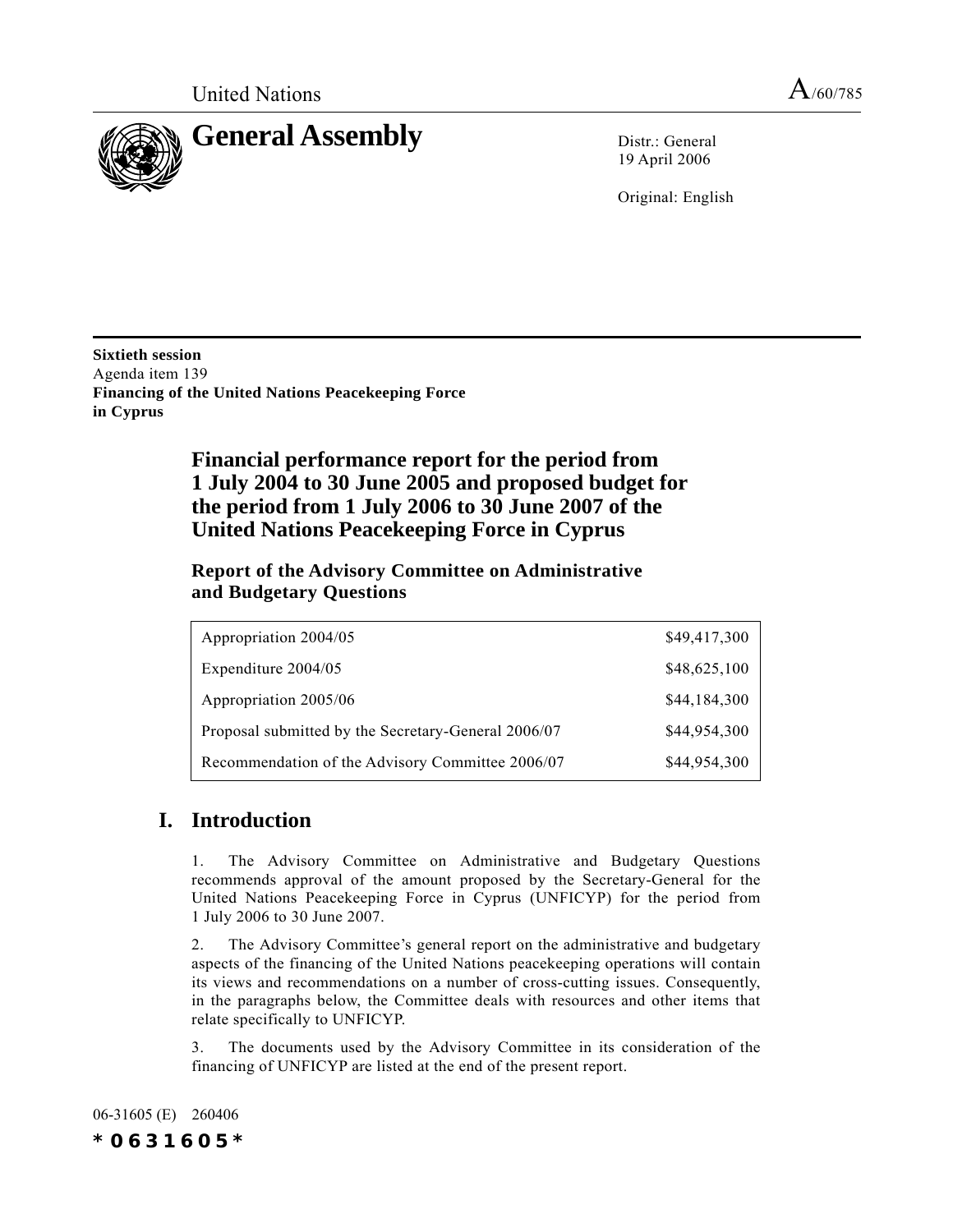## **II. Financial performance report for the period from 1 July 2004 to 30 June 2005**

4. On the recommendation of the Advisory Committee, the General Assembly, in its resolution 58/301, appropriated an amount of \$49,417,300 gross (\$47,093,500 net) for UNFICYP for the period from 1 July 2004 to 30 June 2005, comprising the amount of \$47,240,400 gross (\$44,916,600 net) for the maintenance of the Force and \$2,176,900 gross and net for the strengthening of the security and safety of the staff and premises of the Force. The appropriated amount included voluntary contributions from the Government of Cyprus in the amount of \$16,444,900, equivalent to one third of the net cost of UNFICYP, and \$6.5 million from the Government of Greece. An amount of \$26,472,400 gross (\$24,148,600 net) was assessed on Member States for the maintenance of UNFICYP and the strengthening of the security and safety of the staff and premises of the Force for the 2004/05 period. Expenditures for the period totalled \$48,625,100 gross (\$46,640,400 net). The resulting unencumbered balance of \$792,200 represents, in gross terms, 1.6 per cent of the appropriation.

5. Key resource variances include savings resulting from the adjustment by the Security Council (resolution 1568 (2004)) of the authorized strength of military personnel from 1,230 to 860 (\$2,112,400 or 9.1 per cent); a high actual vacancy rate of 33.3 per cent for United Nations police compared to the budgeted rate of 10 per cent (see para. 21 below); reduced requirements for official travel to destinations outside the mission and training-related travel owing to the application of a "train-the-trainers" policy and provision of training locally (\$36,400 or 15.6 per cent); lower than budgeted actual costs of supplies, services and equipment for military and United Nations police personnel following the reduction of troop strength and lower requirements for training fees, supplies and services owing to the reduced number of training courses undertaken (\$29,600 or 6.2 per cent); reduced requirements under air transportation resulting mainly from decreased costs for third party liability insurance premiums under a new contract with a lower prorated cost of insurance attributable to an increase in the number of aircraft in peacekeeping operations (\$40,300 or 2.7 per cent); and, lower costs under international staff (\$371,400 or 5.7 per cent) owing to lower than budgeted expenditure for staff assessment combined with a higher (15.2 per cent) than budgeted (4 per cent) average vacancy rate, owing in part to the conversion of five Field Service posts to national staff posts.

6. The savings realized were offset by higher than budgeted expenditure (\$224,500 or 50.5 per cent) under United Nations police because of an increase in the daily mission subsistence allowance rate for United Nations police, which also became payable in local currency (see para. 24 below); higher costs for national staff owing to unfavourable exchange rates (see below) and a 5.7 per cent salary scale increase as of September 2004 (\$685,600 or 12.8 per cent); and additional requirements for general temporary assistance pending recruitment of an international staff member and for the replacement of three national staff members on extended sick leave (\$74,500 or 149 per cent). Additional expenditures in the amount of \$781,500 or 5.6 per cent were also incurred under operational costs owing to unforeseen requirements in connection with the relocation of military contingent personnel to centralized locations following the closure of camps, patrol bases and observation posts; the strengthening of the security and safety of staff and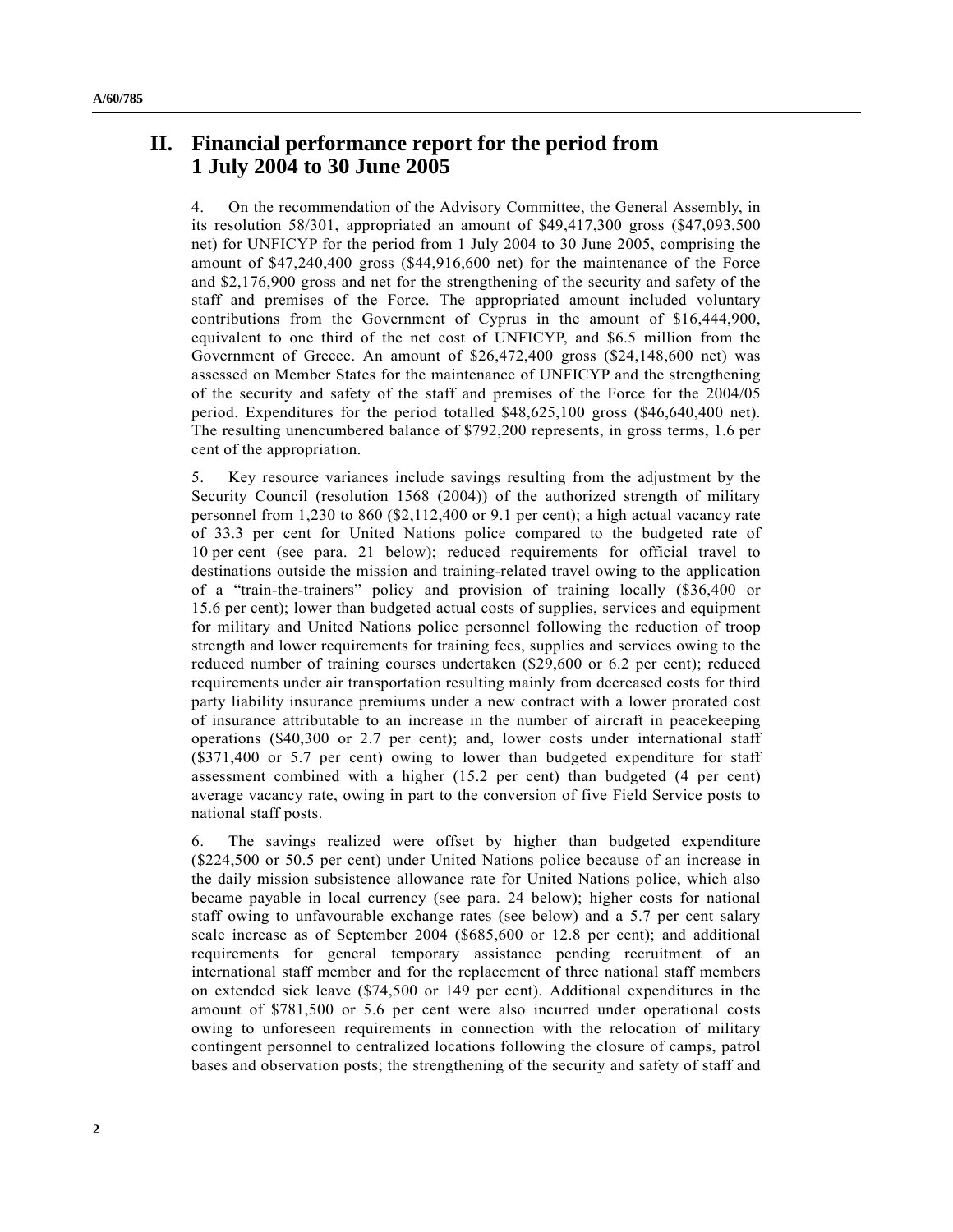premises; increases in the cost of diesel fuel; increased costs for medical services provided by private doctors and clinics, medicines and medical supplies; and under ground transportation owing to the increase in rental costs for vehicles (see para. 35 below). Furthermore, the Committee notes that the appreciation of the Cyprus pound  $f(C)$  by 11 per cent against the United States dollar during the period also contributed to the higher costs for national staff salaries as well as for goods and services procured locally.

7. The comments of the Advisory Committee on the information in the performance report on individual objects of expenditure can be found, where relevant, in the discussion of the proposed budget for the period from 1 July 2006 to 30 June 2007 in the paragraphs below.

8. The Secretary-General, in his report on liabilities and proposed funding for after-service health insurance  $(A/60/450)$ , proposed a number of measures that need to be taken to fund and account for the accrued liabilities for after-service health insurance benefits. The measures provide, inter alia, for the transfer of \$250 million from unencumbered balances and savings on or cancellation of prior-period obligations of active peacekeeping missions as at the end of the 2005 fiscal year. **Depending on what the General Assembly may decide, there may be a consequential impact on the financing of UNFICYP and other peacekeeping operations.**

## **III. Information on performance for the current period**

9. The Advisory Committee was informed that, as at 31 December 2005, a total of \$280,547,000 had been assessed on Member States in respect of UNFICYP since June 1993. Payments received as at the same date amounted to \$264,586,000, leaving an outstanding balance of \$15,961,000. As at 27 March 2006, the cash position of the mission was \$13,400,000 and unliquidated obligations as at 28 February 2006 for the period from 1 July 2004 to 30 June 2005 amounted to \$2,178,000.

10. The Advisory Committee was also informed that payments of \$14,453,000 had been made to Member States in respect of troop-cost reimbursement during 2005 and that unliquidated obligations for the period up to 31 October 2005 amounted to \$1,915,000. With regard to contingent-owned equipment, the Committee was informed that payments made to Member States in 2005, certified up to 30 September 2005, amounted to \$1,936,000, while unliquidated obligations totalled \$340,000.

11. With regard to death and disability compensation, the Advisory Committee notes that since inception, as at 31 January 2006, 27 claims have been made, a total amount of \$1,437,000 has been paid, unliquidated obligations amounted to \$150,000 and one claim is outstanding.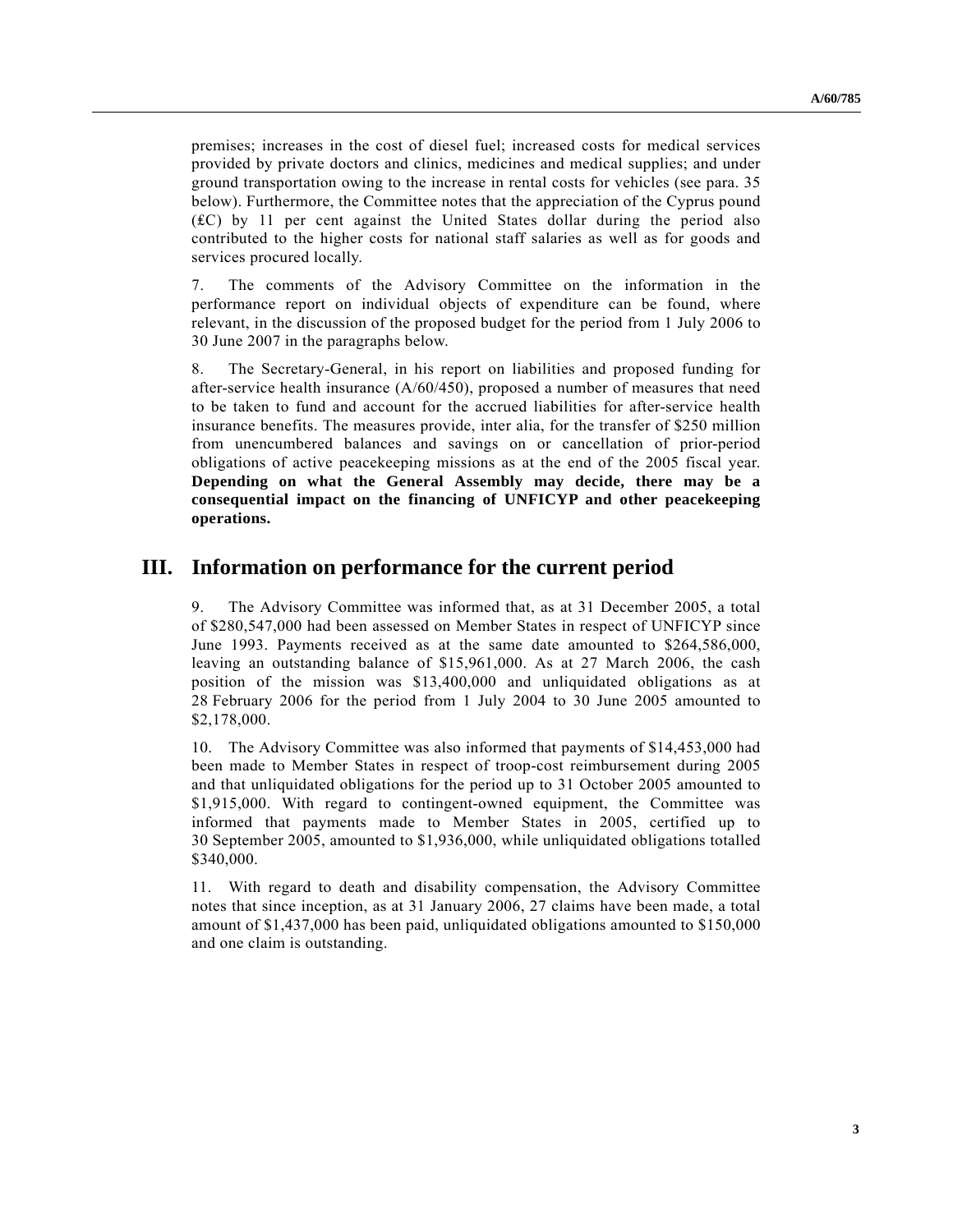| Posts                 | Authorized | Encumbered | Vacancy rate<br>(percentage) |
|-----------------------|------------|------------|------------------------------|
| Military contingents  | 860        | 854        | 0.7                          |
| United Nations police | 69         | 67         | 2.9                          |
| International staff   | 41         | 33         | 19.5                         |
| National staff        | 113        | 109        | 3.5                          |

12. As at 28 February 2006, the incumbency levels for the period from 1 July 2005 to 30 June 2006 were as follows:

13. Supplementary data provided to the Advisory Committee for the period from 1 July 2005 to 30 June 2006 (see annex) show that as at 28 February 2006, expenditure for the period amounted to \$35,618,700 gross (\$34,583,800 net) against an apportionment of \$44,184,300 gross (\$42,072,200 net).

## **IV. Proposed budget for the period from 1 July 2006 to 30 June 2007**

### **A. Mandate and planned results**

14. By its resolution 1642 (2005), the Security Council extended the mandate of UNFICYP for an additional six-month period up to 15 June 2006. In accordance with Security Council resolution 1568 (2004), UNFICYP has completed its downsizing from 1,230 to 860 military personnel, reduced the number of its operational sites and has implemented the mobile concept of operations requested by the Council. During the 2006/07 period, in accordance with this new concept of military operations, the number and frequency of mobile patrols will be increased and emphasis will be placed on liaison, observation and mediation rather than on the interposition between forces. Furthermore, the mission will utilize aerial observation and introduce surveillance technology for the improved monitoring of the United Nations buffer zone.

15. The Advisory Committee commends UNFICYP on the continued improvements in the presentation of its results-based framework, in particular the efforts made to address the Committee's request to further quantify indicators of achievement (A/59/736/Add.6, para. 16). The Committee is of the opinion, however, that in certain cases, some of the indicators of achievement presented in the performance report for the 2004/05 period and the budget for the 2006/07 period are too detailed and could be considered to be outputs rather than indicators of achievement.1

**\_\_\_\_\_\_\_\_\_\_\_\_\_\_\_\_\_\_**

<sup>&</sup>lt;sup>1</sup> For example, under expected accomplishment 1.2, "progress towards normalizing living conditions in the United Nations buffer zone and for Greek Cypriots and Maronites in the north and Turkish Cypriots in the south", the indicators of achievement presented include "Permission granted for a second priest at the Karpas Church" in the performance report (A/60/584) and ìUpgrading of a Greek Cypriot secondary school in the north by adding to the first 3 grades of secondary education the last 3 grades" in the budget proposal (A/60/592).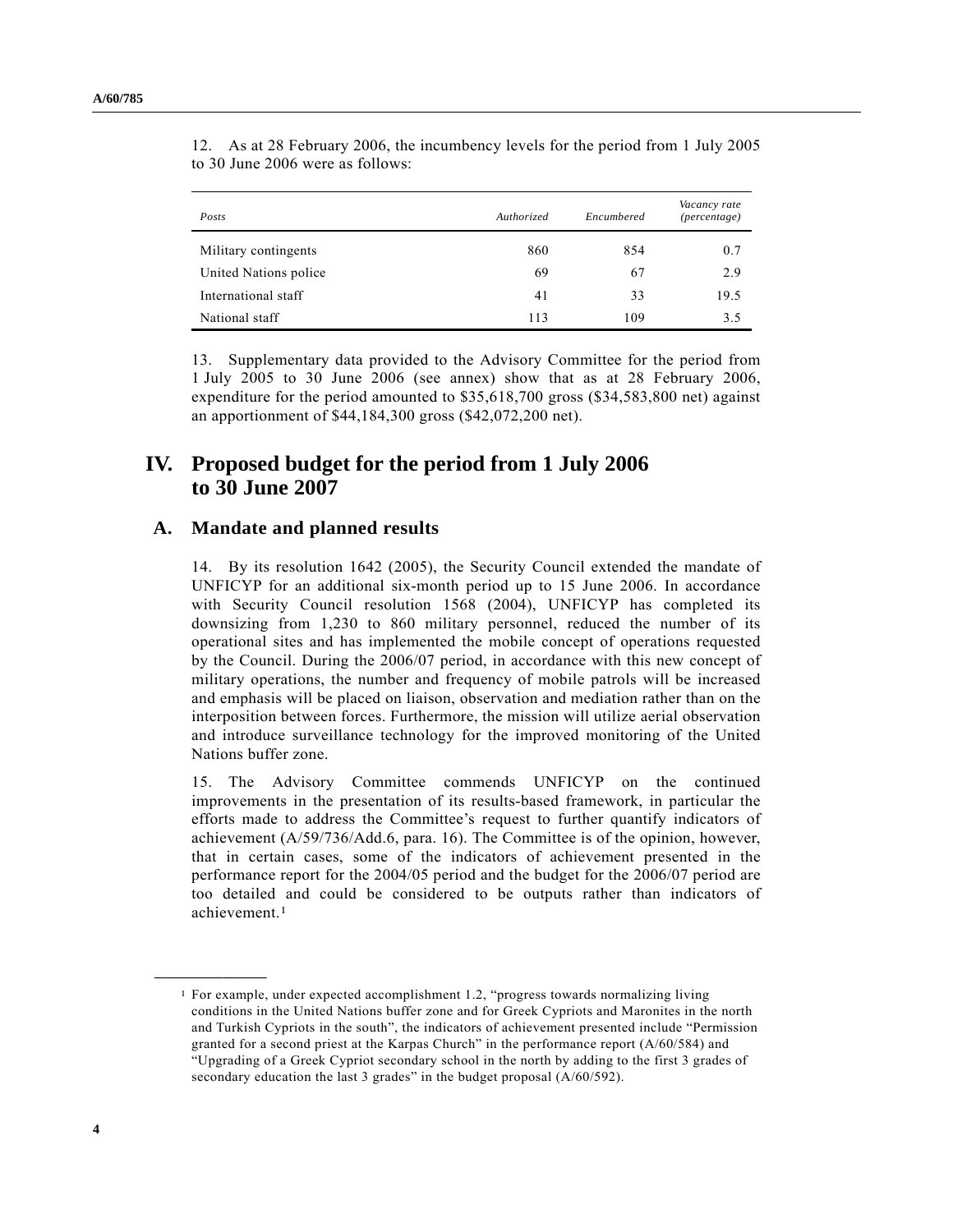16. The Advisory Committee stresses that particular attention should be given to the formulation of indicators of achievement, which should be aimed at facilitating an objective analysis of the progress made towards the implementation of expected accomplishments and their relationship to the resources mobilized. While the Committee recognizes that, paradoxically, it may be more challenging to determine meaningful indicators for measuring progress in long-term missions, such as UNFICYP, with an emphasis on mediation, good offices and difficult political negotiations, than for a more complex mission with a heavy military component, it encourages the mission to continue to refine its results-based framework, to align it closely to its mandate and to tailor it to the particular context and circumstances of UNFICYP as a mature, stable mission.

17. In his report on estimates in respect of special political missions (A/60/585/Add.1, sect. II.5), the Secretary-General proposes resources for the Special Adviser to the Secretary-General on Cyprus in the amount of \$467,300 gross (\$406,300 net). The Advisory Committee notes that this amount includes a provision for general temporary assistance in the amount of \$274,400 to cover the salaries and common staff costs for a Special Adviser of the Secretary-General, at the Under-Secretary-General level, to be engaged on a when-actually-employed basis for an aggregated period of 75 days, and two support staff, including one Political Affairs Officer (P-4) and one Secretary (General Service, other level); official travel in the amount of \$131,400; and miscellaneous supplies and services (\$500).

18. The Advisory Committee requested and received additional information on the respective roles and functions of the Special Adviser of the Secretary-General on Cyprus and the Special Representative of the Secretary-General/Chief of Mission and on the level of coordination between their two offices. **In light of the interdependence and complementarity of the mandates of the Special Adviser and of UNFICYP and given the extensive knowledge and experience acquired by UNFICYP over the many years of its presence in Cyprus, the Committee would expect that there is scope for finding synergies and that it is possible for UNFICYP to provide support to the Special Adviser of the Secretary-General in carrying out his mandate. The Committee urges UNFICYP to do its utmost to avoid any duplication of efforts, to ensure efficiency and the optimum use of resources. The Committee requests that any savings realized under the office of the Special Adviser of the Secretary-General on Cyprus as a result of support provided by UNFICYP be reflected in the performance report.**

### **B. Resource requirements**

19. The proposed budget for UNFICYP for the 2006/07 period amounts to \$44,954,300 gross, \$43,135,800 net (exclusive of budgeted voluntary contributions in kind in the amount of \$1,439,000), representing an increase of \$770,000 (1.7 per cent) in gross terms over the amount of \$44,184,300 apportioned for the 2005/06 period. The budget provides for the deployment of 860 military contingent personnel, 69 United Nations police officers, 42 international staff and 111 national staff.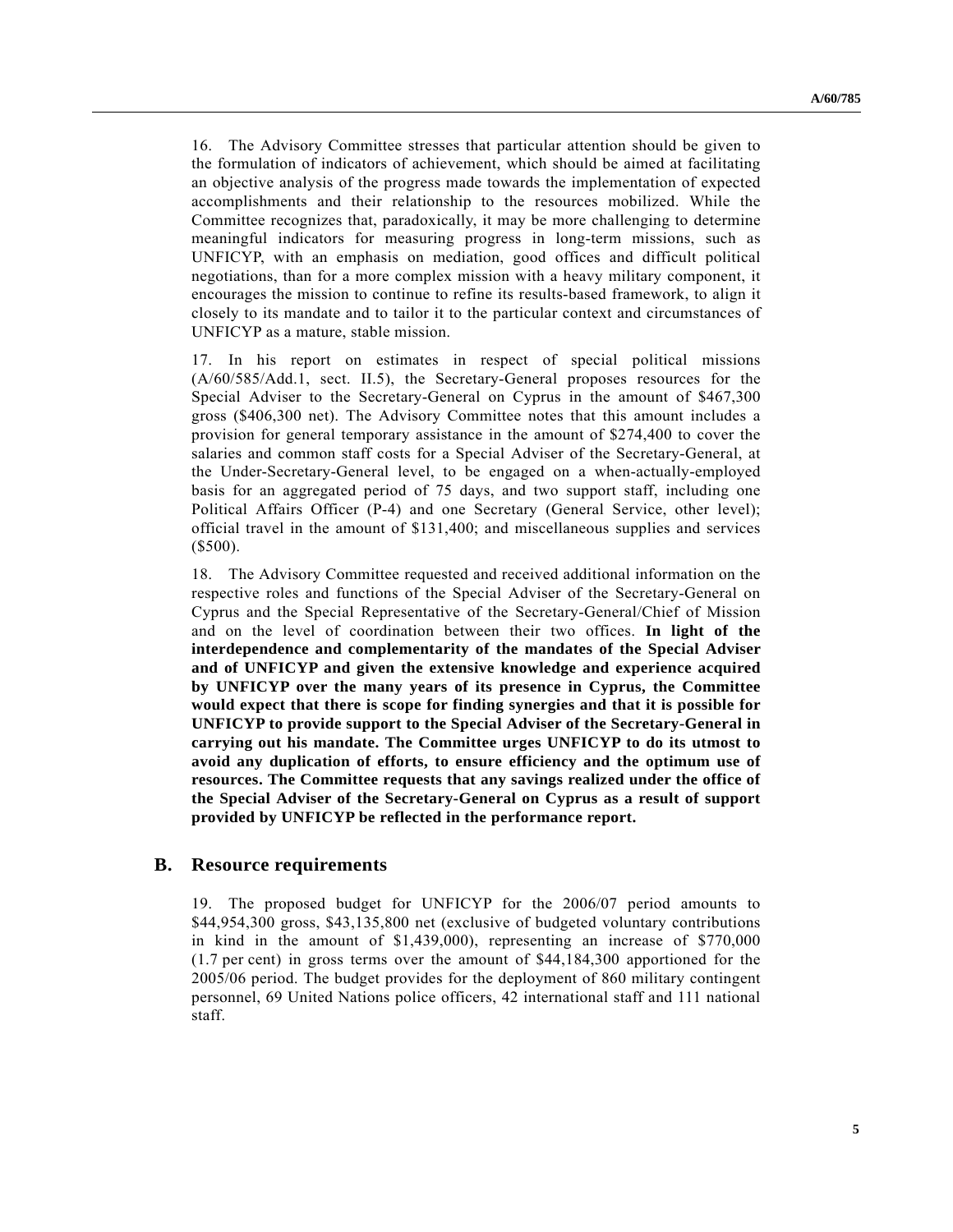| Category                          | Approved $2005/06^a$ | Proposed 2006/07 <sup>a</sup> |
|-----------------------------------|----------------------|-------------------------------|
| Military contingents:             |                      |                               |
| Military                          | 822                  | $834^{b}$                     |
| Civil Affairs                     | $12^{\circ}$         | $\theta$                      |
| Support functions <sup>d</sup>    | 26                   | 26                            |
| <b>Total military contingents</b> | 860                  | 860                           |
| United Nations police             |                      |                               |
| United Nations police             | 62                   | 62                            |
| Civil Affairs Branch <sup>e</sup> | 7                    | 7                             |
| <b>Total civilian police</b>      | 69                   | 69                            |

### **1. Military and police personnel**

<sup>a</sup> Represents the highest level of authorized strength for the period.

<sup>b</sup> Includes 12 military officers previously performing civil affairs functions (reported in the 2005/06 budget under component 1, political and civil affairs).

 $c$  United Nations police officers dedicated to civil affairs functions.

<sup>d</sup> Military officers dedicated to support functions.

<sup>e</sup> United Nations police dedicated to civil affairs functions.

20. An increase of \$111,500 or 0.6 per cent in comparison with the apportionment for the current period is proposed under military and police personnel for the 2006/07 period. The increased requirements projected under travel on emplacement, rotation and repatriation owing to higher fuel costs (\$172,000 or 12.3 per cent) under rations as a result of higher rates applied in new contracts (\$173,800 or 9.8 per cent) and in the provision for death and disability compensation (\$10,000 or 6.7 per cent) would be largely offset by lower requirements for standard troop-cost reimbursement (\$92,800 or 0.8 per cent) and contingent-owned major equipment (\$146,700 or 10.5 per cent).

21. The Advisory Committee was informed that the strength of UNFICYP military personnel stood at 874 as at 30 June 2005 and could not be reduced to the approved troop level of 860 until 30 September 2005 owing to the fact that the United Nations police did not, at that time, have the capacity to assume the functions of the Sector Civil Affairs Team, which were performed by the military component. That also accounted for the high vacancy rate for United Nations police (see para. 5 above), with an average deployment of 46 police personnel during the 2004/05 period. The incumbency level rose to 60 officers in September 2005 and reached the authorized level of 69 officers only in March 2006.

22. With respect to rations, the Advisory Committee notes that in the summary of follow-up action taken to implement the decisions and requests made by the General Assembly in section XXII of its resolution 59/296 (see A/60/592, sect. V.A), UNFICYP indicates that it ensures the ongoing monitoring of contractors' compliance with their obligations and that required standards are being met. However, in its report on the accounts of peacekeeping operations for the period ending 30 June 2005, the Board of Auditors observes that "deficiencies in the packaging, storage or temperature control of rations were noted" and that ìevaluations of supplier performance indicated instances of discrepancies in terms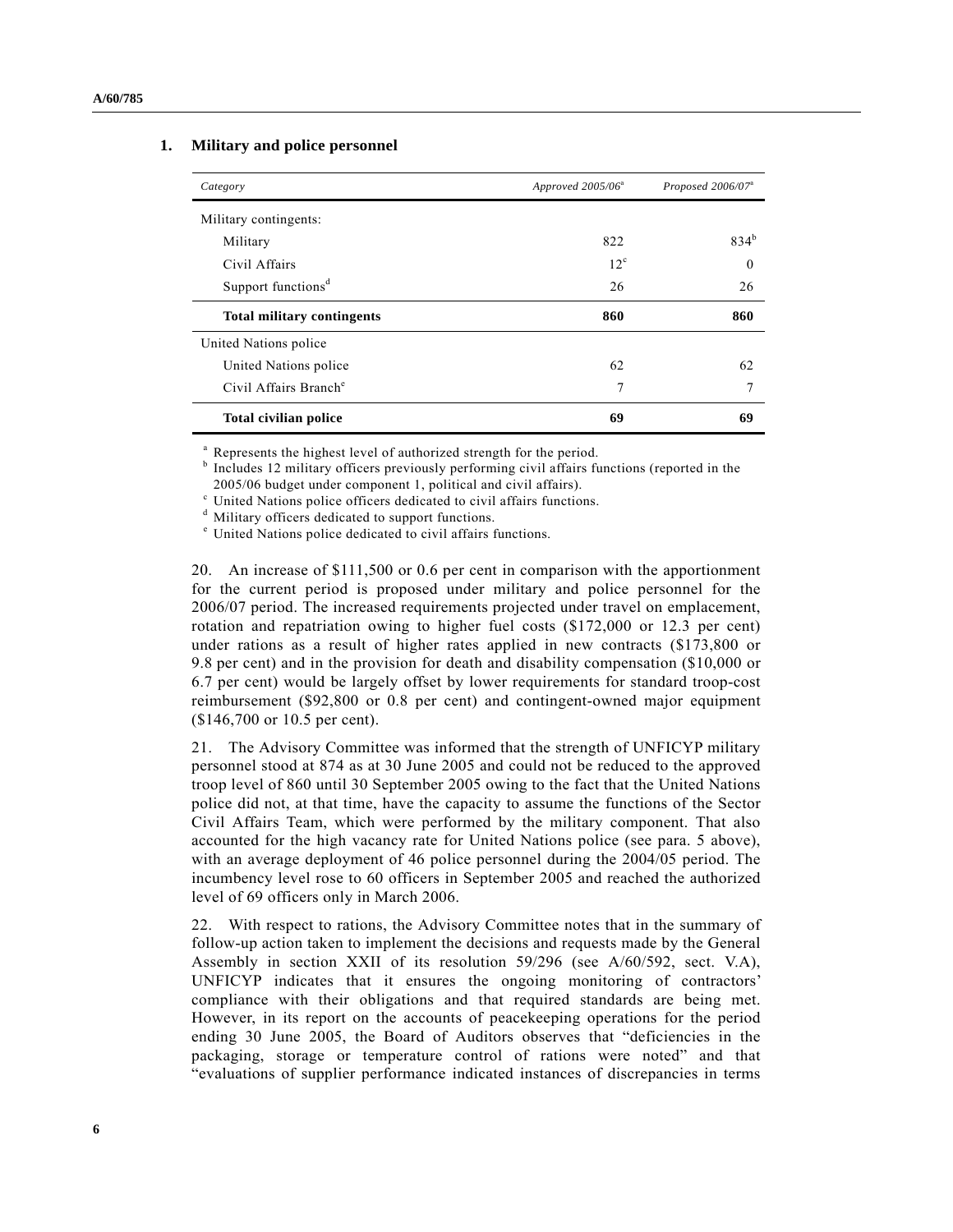of quality, defects and substitutions" in a number of missions, including UNFICYP (A/60/5 (vol. II), para. 324).

23. **The Committee reiterates the importance it attaches to matters relating to rations since this issue affects the health and morale of contingent personnel and has significant financial implications (A/59/736, paras. 41-45). The Committee trusts that UNFICYP will take all necessary measures to address the deficiencies observed by the Board of Auditors with respect to rations and report fully on this matter in the budget proposal for the 2007/08 period.** On a related matter, the Committee notes that additional requirements are requested under facilities and infrastructure for the acquisition of refrigeration equipment and the renovation of the rations warehouse for the 2006/07 period.

24. The Committee was informed that during the 2004/05 period it had become impossible to supply food rations to United Nations police in a practical manner because of their dispersion throughout the buffer zone. The daily mission subsistence allowance rate for United Nations police had therefore been revised to include the food portion and, taking into account also the appreciation of the Cyprus pound against the United States dollar (see para. 6 above), the rate had increased from \$12 to \$25 on 1 July 2004 and to \$36 on 1 August 2004. Furthermore, from 1 February 2005 the allowance became payable in local currency, amounting to ₤C17 per day.

#### **Recommendations on posts**

25. The Advisory Committee notes that in view of the reduction of troop strength from 1,230 to 860 military personnel it is proposed to make the following adjustments in the Office of the Force Commander:

(a) Force Commander, D-1. It is proposed to downgrade the position of this post from D-2 to the D-1 level;

(b) Administrative Assistant, National General Service staff. This post would be redeployed to the Division of Administration (see below).

**The Advisory Committee welcomes these proposals, which are in line with the course of action recommended in its report on the budget for the current period (A/59/736/Add.6, para. 27; see also A/60/592, sect. V.B).**

#### **2. Civilian personnel**

| Category            | Approved<br>2005/06 | Proposed<br>2006/07 |
|---------------------|---------------------|---------------------|
| International staff | 41                  | 42                  |
| National staff      | 113                 | 111                 |

26. The estimated requirements for civilian personnel amount to \$11,819,000, a decrease of \$759,700 or 6 per cent as compared to the apportionment for the current period, comprising a reduction of \$525,100 or 8.1 per cent under international staff and \$234,600 or 3.9 per cent under national staff. As explained in the budget proposal (A/60/592, paras. 14-15), the variance is due mainly to the application of salary and staff assessment rates derived from actual average expenditure for the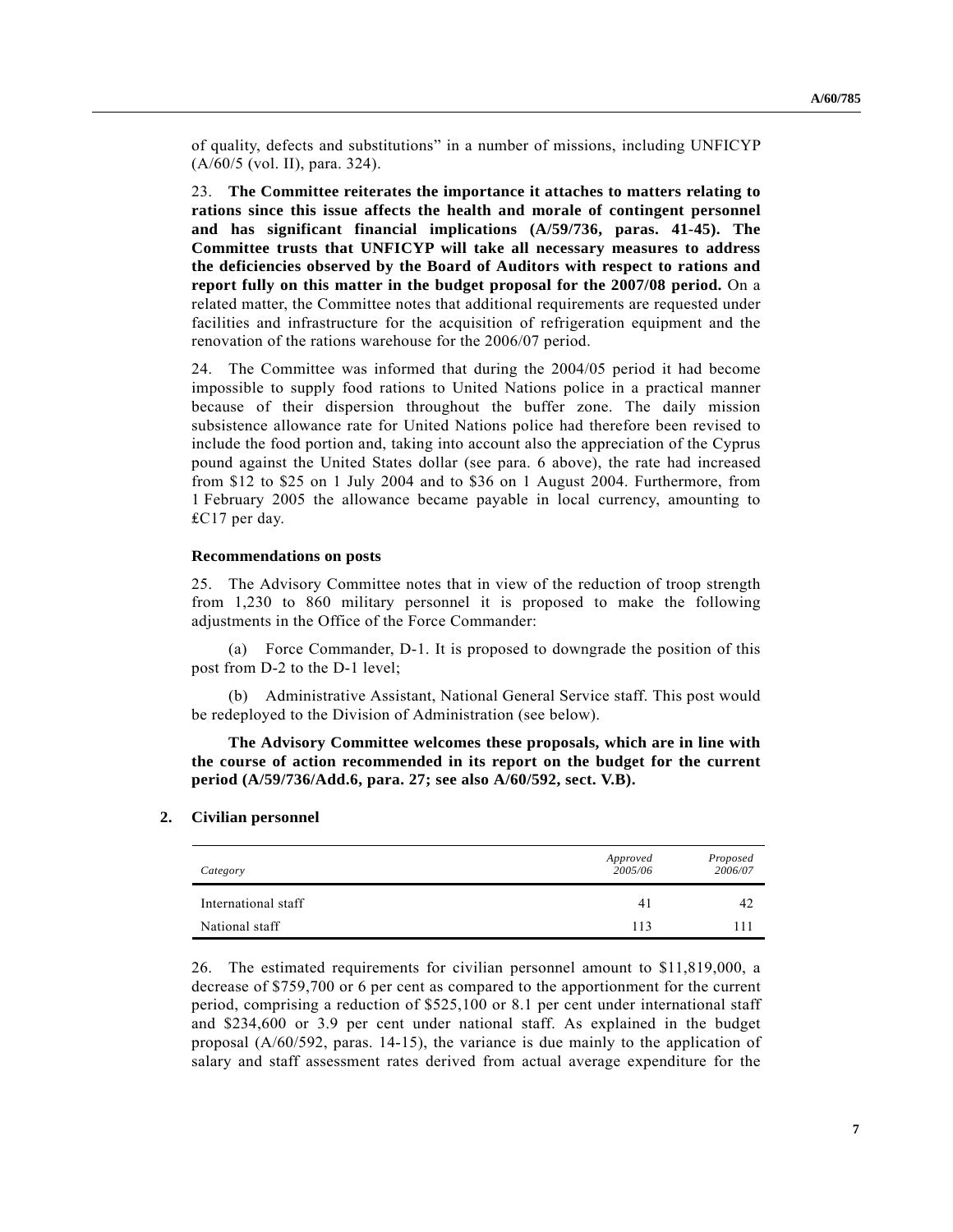2004/05 period for international staff and the proposed abolishment of three national General Service staff. The Committee notes that a delayed recruitment factor of 5 and 2 per cent is applied for international and national staff, respectively.

27. The comparative analysis of the Board of Auditors on the ratio of civilian personnel to military and police personnel in the different peacekeeping operations (A/60/5 (vol. II), tables II.25 and II.26) shows that in UNFICYP there is 1 civilian staff for every 8 military and police personnel, which is higher, for example, than in the United Nations Mission in Liberia and the United Nations Operation in Côte  $d'I$ voire, where this ratio is 1 civilian staff for 11 and 10 military and police personnel, respectively. **The Advisory Committee is of the opinion that in longestablished missions, such as UNFICYP, the proportion of support staff should be lower than in the more recent, complex missions, which have a heavier burden during the start-up and initial phases. The proportion of support to military personnel should therefore gradually decrease with time and the grade levels of civilian staff should also be adjusted to the levels of effective responsibility, especially when the missions are downsized, as was the case of UNFICYP in 2005.** The Committee was informed that UNFICYP had reviewed its human resources requirements following troop reduction from 1,230 to 860 and had made some adjustments (see below). The Committee notes, however, that the overall levels of civilian personnel in the 2006/07 period are practically unchanged, at 153, as compared to 154 in 2004/05. The Committee requests UNFICYP to pursue its efforts in this area in order to ensure the most cost-effective use of resources. **In its general report on peacekeeping operations, the Committee will also point to the need for all peacekeeping operations to carry out a periodic review of the number and grade levels of support staff, in particular following a change of mandate and the downsizing of missions.**

#### **Recommendations on posts**

#### *Executive direction and management*

28. It is proposed to abolish the posts of two Interpreters, national General Service staff, under component 1, Political and civil affairs, as a result of efficiencies expected from the establishment of a centralized pool of interpreters/translators, which would bring their total number from six to four. **The Advisory Committee recommends acceptance of this proposal.**

#### *Conduct and Discipline Team*

29. It is proposed to establish a Conduct and Discipline Team to service UNFICYP, United Nations Truce Supervision Organization, United Nations Disengagement Observer Force, United Nations Interim Force in Lebanon and United Nations Special Coordinator for the Middle East Peace Process, including the following posts:

- (a) Conduct and Discipline Officer, P-5;
- (b) Conduct and Discipline Assistant, national General Service staff.

30. As indicated in the budget submission, these would be temporary positions, to be funded from general temporary assistance. However, the Advisory Committee notes that these posts are included in the staffing table of the mission and are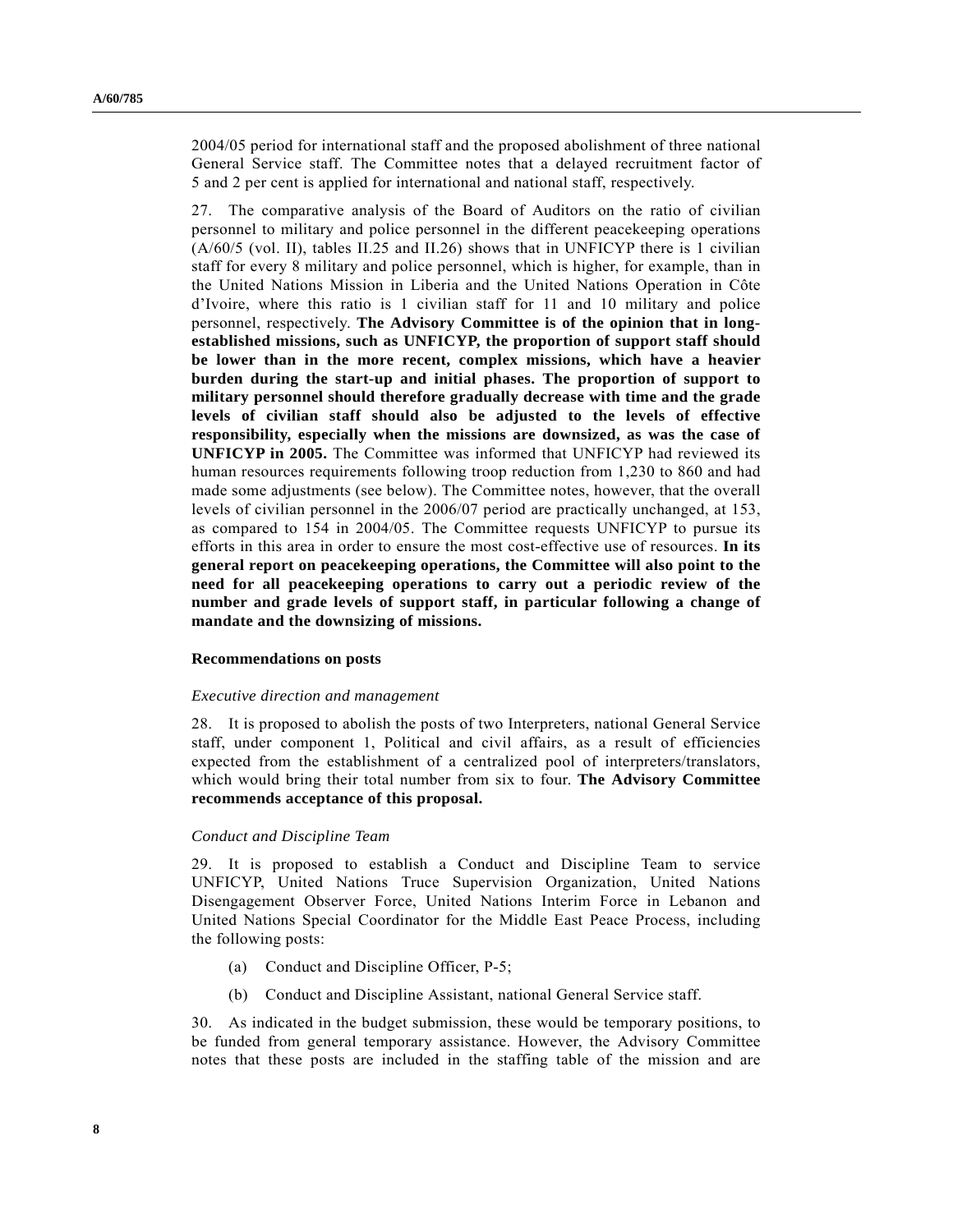proposed for the entire 2006/07 financial period. **It is the Advisory Committee's view therefore that the related cost should be reflected as posts rather than general temporary assistance. This is a new function and the Committee will comment on it further in its general report. While it does not object to the proposed resource requirements for the Conduct and Discipline Team in UNFICYP, the Committee expects that these resources will be used for the intended purpose only and in full compliance with resolution 59/296 (sect. XIV, para. 4 (d)), in which the General Assembly requests the Secretary-General to address, inter alia, full justification of resource requirements, both at Headquarters and in the field, taking into account the specificities of each mission and based on empirical data on the actual number of allegations and cases of sexual exploitation and abuse. Any savings that might arise in the context of addressing this provision of resolution 59/296 should be reflected in the performance report, which should include specific data on the workload of Conduct and Discipline Teams.**

#### *Division of Administration*

31. The following proposals are made under the Division of Administration:

(a) One Chief Procurement Officer, P-4 (conversion of one Field Service post). UNFICYP proposes to establish this post at the P-4 level following the increased delegation of procurement authority to the mission as of June 2005 and the corresponding increase in the level of responsibility and accountability of the Chief Procurement Officer of the mission (see A/60/592);

(b) One Field Security Assistant, Field Service (redeployment of the post of Administrative Assistant from the Office of the Chief of Integrated Support Services). It is proposed to establish this post to assist the Field Security Officer;

One Identification Documents Assistant, national General Service staff. This post would be redeployed from the Personnel Section to the Office of the Field Security Officer;

(d) One Administrative Assistant, national General Service staff. This post would be redeployed from the Office of the Force Commander (see above) to the Office of the Chief of Integrated Support Services. It would replace the post of Administrative Assistant, Field Service, which itself is proposed to accommodate the post of Field Security Assistant, Field Service (see above);

(e) One General Mechanic, national General Service staff. It is proposed to abolish this post.

#### **The Committee recommends acceptance of these proposals**

32. The Advisory Committee has frequently commented on the positive contribution of United Nations Volunteers in support of peacekeeping and peacebuilding activities and encourages UNFICYP to explore the possibilities of using Volunteers within its operations.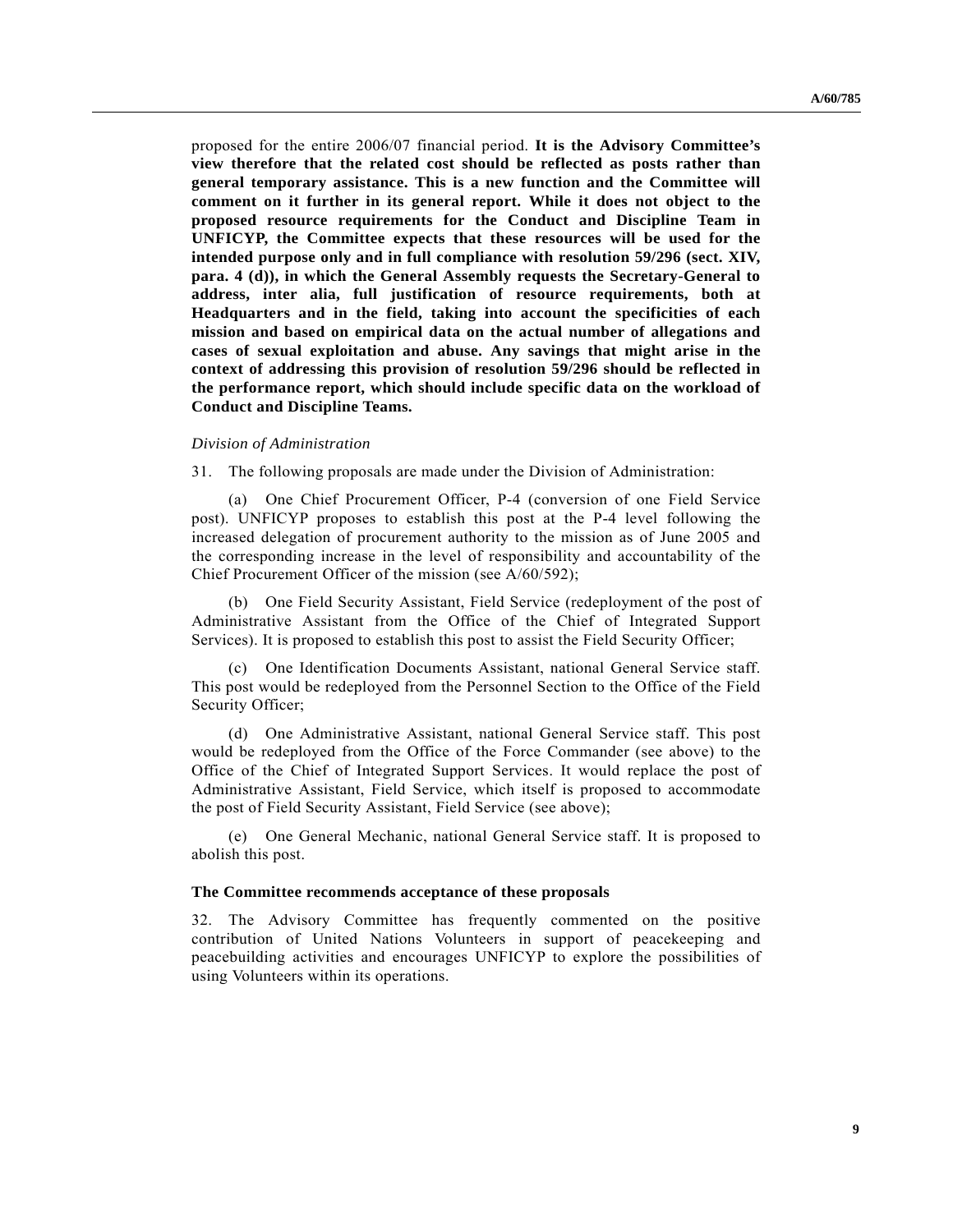### **3. Operational costs**

| Apportioned 2005/06 | Proposed 2006/07 |
|---------------------|------------------|
| \$13,555,500        | \$14,973,700     |

33. The estimated operational requirements for the period from 1 July 2006 to 30 June 2007 amount to \$14,973,700, representing an increase of \$1,418,200 or 10.5 per cent over the apportionment of \$13,555,500 for the 2005/06 period. Major factors contributing to the variance include additional requirements under facilities and infrastructure (\$970,400 or 15.4 per cent) related mainly to the relocation of military personnel into main camps, upgrading of the electrical infrastructure, acquisition of additional firefighting equipment and increased requirements for selfsustainment; increased requirements for the acquisition of special equipment for the surveillance of the buffer zone in accordance with the new concept of operations (\$200,000); and general temporary assistance for the temporary posts of Conduct and Discipline Officer (P-5) and Conduct and Discipline Assistant (national General Service staff) to be created in the Conduct and Discipline Team (\$262,300).

34. The Committee was informed that a provision of \$150,000 is made under maintenance services for contractual services related to the restoration of a solid waste disposal site to its original green field conditions. This additional one-time cost is required to comply with the relevant European Union standards.

35. From the performance report for the 2004/05 period, the Advisory Committee notes that a substantial increase of \$297,700 or 14.9 per cent under ground transportation was due largely to a 196 per cent increase in the rental cost of 9 cross-country 4x4 vehicles. The Committee notes also that UNFICYP rents the entire vehicle fleet of the mission, which stands at some 250 vehicles. Concerning the practice of renting rather than purchasing the vehicles required by the mission, the Committee notes that a comprehensive cost-benefit analysis was carried out by UNFICYP, which demonstrated that it was more cost-effective to rent the vehicles rather than purchasing them and setting up internal units for their repair and maintenance (A/60/592, sect. V.B).

36. The Advisory Committee notes that in its report on the accounts of peacekeeping operations for the period ending 30 June 2005 the Board of Auditors indicates that delays in the implementation of the CarLog system in certain missions, including UNFICYP, resulted in deficiencies in the controls for the prevention of the abuse of United Nations vehicles (A/60/5 (vol. II), para. 219). **The Advisory Committee urges UNFICYP to monitor the use of vehicles and to ensure that all the directives concerning their use are strictly adhered to.**

## **V. Conclusion of the Advisory Committee**

37. The action to be taken by the General Assembly in connection with the financing of UNFICYP for the period from 1 July 2004 to 30 June 2005 is indicated in paragraph 20 of the performance report (A/60/584). **The Advisory Committee recommends that the unencumbered balance of \$792,200 as well as other income and adjustments in the amount of \$541,100 be credited to the Member States in a manner to be determined by the General Assembly.**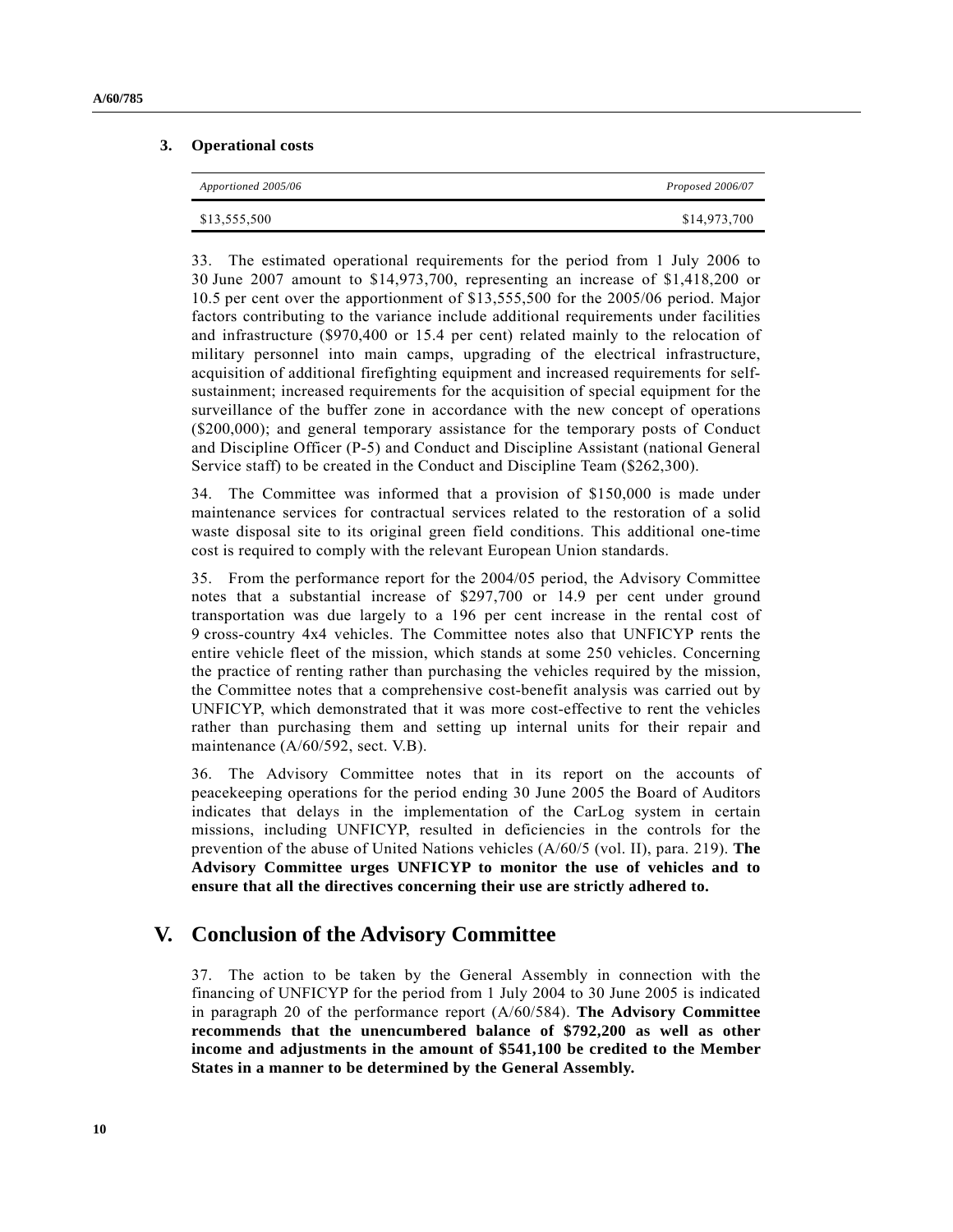38. The action to be taken by the General Assembly in connection with the financing of UNFICYP for the period from 1 July 2006 to 30 June 2007 is indicated in paragraph 23 of the proposed budget (A/60/592). **The Advisory Committee recommends that the General Assembly accept the proposal of the Secretary-General and appropriate the amount of \$44,954,300 for the maintenance of UNFICYP for the 12-month period from 1 July 2006 to 30 June 2007, including \$20,878,600 net to be funded through voluntary contributions from the Government of Cyprus (\$14,378,600) and the Government of Greece (\$6.5 million).**

*Documentation*

- Performance report on the budget of the United Nations Peacekeeping Force in Cyprus for the period from 1 July 2004 to 30 June 2005  $(A/60/584)$
- Budget for the United Nations Peacekeeping Force in Cyprus for the period from 1 July 2006 to 30 June 2007 (A/60/592)
- Report of the Advisory Committee on Administrative and Budgetary Questions on the financial performance report for the period from 1 July 2003 to 30 June 2004 and proposed budget for the period from 1 July 2005 to 30 June 2006 of the United Nations Peacekeeping Force in Cyprus (A/59/736/Add.6)
- General Assembly resolution 59/284 B on the financing of the United Nations Peacekeeping Force in Cyprus
- Report of the Secretary-General on the United Nations operation in Cyprus (S/2005/743)
- Security Council resolution 1642 (2005)